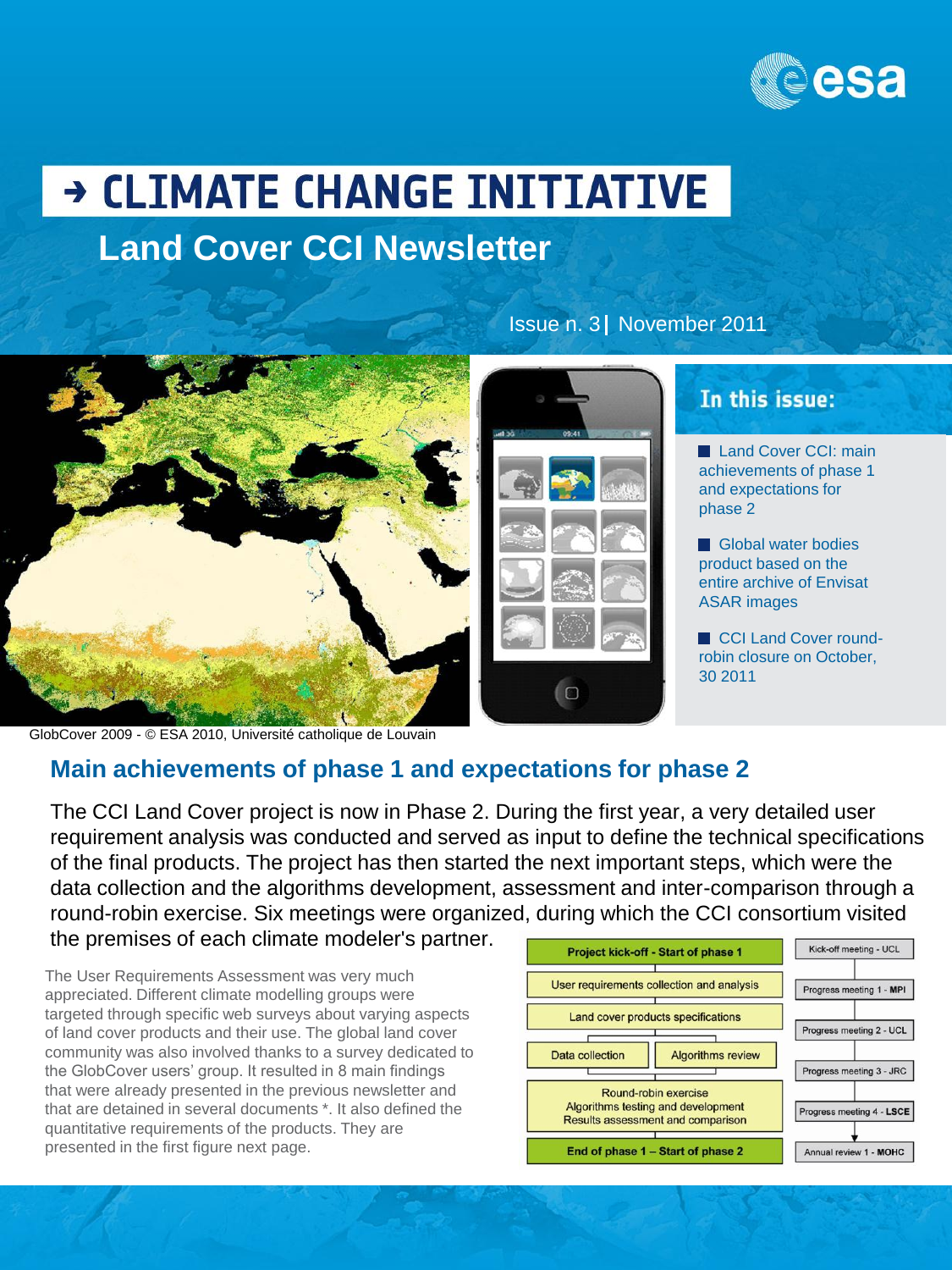

|                                        | <b>Threshold requirement</b>                                                 | <b>Target</b><br>requirement                                        |
|----------------------------------------|------------------------------------------------------------------------------|---------------------------------------------------------------------|
|                                        | <b>Coverage and sampling</b>                                                 |                                                                     |
| Geographic<br>Coverage                 | Global                                                                       | Global with regional and local<br>specific products                 |
| <b>Temporal</b><br>sampling            | Best / stable map and regular updates                                        | Monthly data on vegetation<br>dynamics and change                   |
| <b>Temporal extent</b>                 | 1-2 years, most recent                                                       | 1990 (or earlier)-present                                           |
|                                        | <b>Resolution</b>                                                            |                                                                     |
| <b>Horizontal</b><br><b>Resolution</b> | 1000 m                                                                       | 30 <sub>m</sub>                                                     |
| <b>Vertical</b><br><b>Resolution</b>   |                                                                              |                                                                     |
|                                        | <b>Error</b> / Uncertainty                                                   |                                                                     |
| <b>Precision</b>                       | Thematic land cover detail sufficient to<br>meet current modeling user needs | Thematic land cover detail sufficient<br>to meet future model needs |
| <b>Accuracy</b>                        | Higher accuracy than existing datasets                                       | Errors of 5-10% either per class or<br>as overall accuracy          |
| <b>Stability</b>                       | Higher stability than existing datasets                                      | Errors of 5-10% either per class or<br>as overall accuracy          |
| Error<br><b>Characteristics</b>        | Independent one-time accuracy<br>assessment                                  | Operational and independent multi-<br>date validation               |

The resulting set of requirements served as input to define the land cover products specification. The land cover concept was revisited by proposing to generate maps depicting both the stable and dynamic components of the land cover.

On these grounds, pre-processing and classification algorithms were reviewed, developed and tested through the round-robin exercise.



With regard to the pre-processing, a specific achievement for the documentation of geolocation accuracy has been made related to MERIS FSG and RR. The observed internal image distortion of RR has been investigated. Based on this fact the solution to update AMORGOS (developed by ACRI-ST) has been proposed. With AMORGOS, a tool has been made available by ESA which improves MERIS FSG geolocation better than 70 RMS. The new AMORGOS 4.0 provides an excellent relative geolocation accuracy of RRG with FSG and resolves the internal image distortions of RR products.

The figure shows the comparison of the geolocation accuracy for MERIS FSG and MERIS RR as well as MERIS FSG and MERIS RRG. The difference between the shapes of structures, such as the coastline, can be seen in an RGB colour composite by overlaying the two different products. For both figures the FSG band 13 has been loaded into the red and blue channels of the RGB, and RR band 13 (left figure) or RRG band 13 (right figure) into the green channel.

As a result, a grey colored pixel indicates that RR/RRG and FSG have the same radiometry, which happens if the images match perfectly but also in heterogeneous terrain. More important, green or pink color indicates that the RR/RRG pixel differs from the FSG pixel.



When looking at the coastline in the left figure a RR shift is clearly visible. The order of magnitude of this shift is about 1RR pixel, i.e. about 4 FSG. After applying AMORGOS 4.0 the excellent relative geolocation accuracy of RRG and FSG is observed.

At the end of phase 1, most algorithms have been selected and a full scale processing chain is almost ready.

The project is now on phase 2. The need to process very large volumes of data in a short timeframe to deliver on time the product to the climate groups will certainly be a big challenge. The users' requirement to have consistent land cover products over different epochs will also ask for specific methodological effort. Iterative loops between producers' and users' partners will be needed to ensure useful products and fine-tune the processing chains. To this end, the project plans to release **a first global land cover product** for the 2010 epoch to the modellers for **June 2012**, along with a preliminary validation report.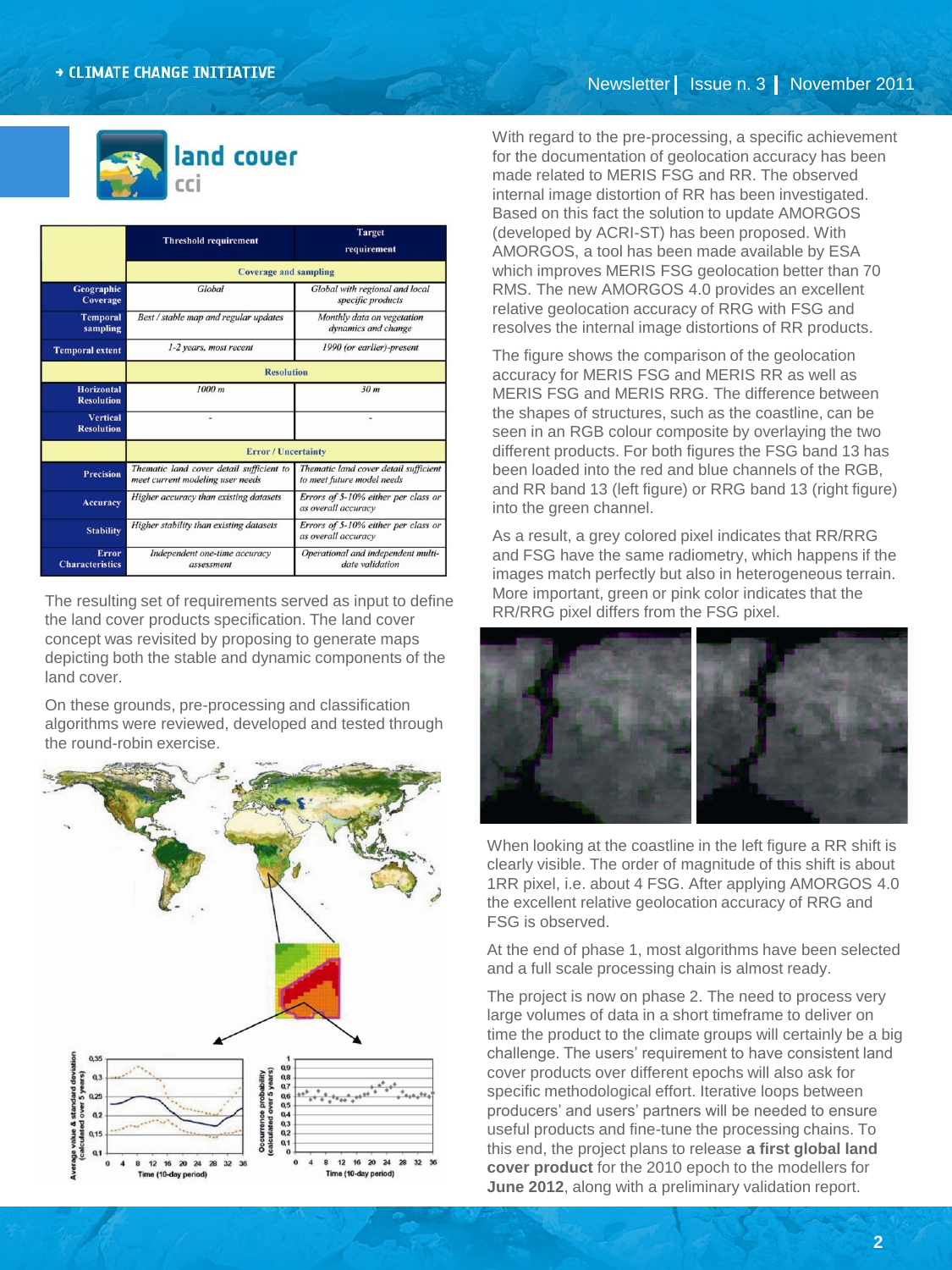

# land couer Global water bodies product based on the entire **archive of Envisat ASAR images**

Optical medium resolution imagery always faced the detection problem of water bodies, wetlands and urban areas. All these classes play a major role in structuring the landscape and the ecosystem functioning but are often poorly mapped at global scale. The potential of SAR data to provide substantial information on such classes has therefore been carefully investigated, using ESA Envisat ASAR Wide Swath Mode (WSM) images.

From the first months of the project, Gamma RS was involved to demonstrate the capability of multi-temporal SAR backscatter measurements to detect water bodies and develop a detection algorithm to be applied at global scale.

The temporally variable nature of the SAR backscatter of water surfaces has been exploited to derive two metrics, the temporal standard deviation of the backscatter and the minimum multi-temporal backscatter, which have unique features over water surfaces.

With a simple thresholding algorithm, water bodies and land could be discriminated with accuracy over 90% for six study regions. The analysis also indicated that the spatial resolution of the data most suitable for the delineation of the water bodies is 150 m. The figure shows an example of SAR-based water body map for Northern Sweden (right in the figure) and water/nonwater mask from the CORINE land cover map (left in the figure). The classification accuracy is 96.2%.

Based on the satisfactory results and the significant improvement over existing algorithms (GlobCover, Geoland II), it has been decided by the CCI-LC consortium to support the development of a global SARbased product of water body detection and to integrate it into the land cover product.



*Density of ASAR WSM acquisition since mission start (courtesy of Salvatore Pinto, ESA G-POD team)*

All Envisat ASAR WSM images available are currently processed on ESA's G-POD platform. Gap fillers with ASAR Global Monitoring Mode (GMM) over areas of sparse WSM coverage are processed at GammaRS. Such multi-year datasets are then used to obtain the multi-temporal SAR metrics and classified with the detection algorithm presented above.



*Illustration of the developed water bodies product (right), and comparison with the CORINE land cover map (left)*